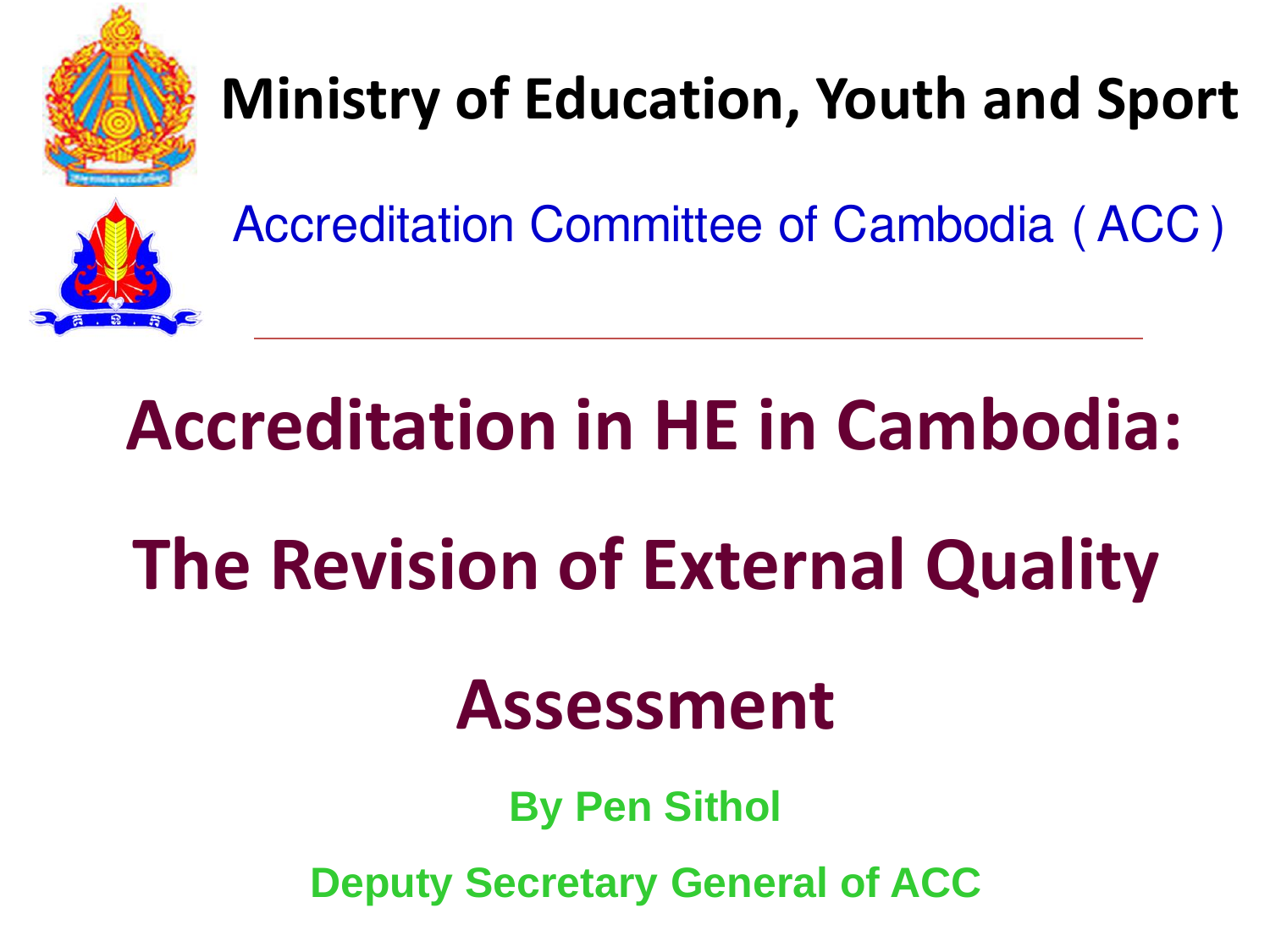## **Content**

- **1. Brief on ACC**
- **2. Aaccreditation Procedure and Approach**
- **3. National Standards for Institutional**

**Accreditation**

- **4. Challenges**
- **5. Solution and Future Plan**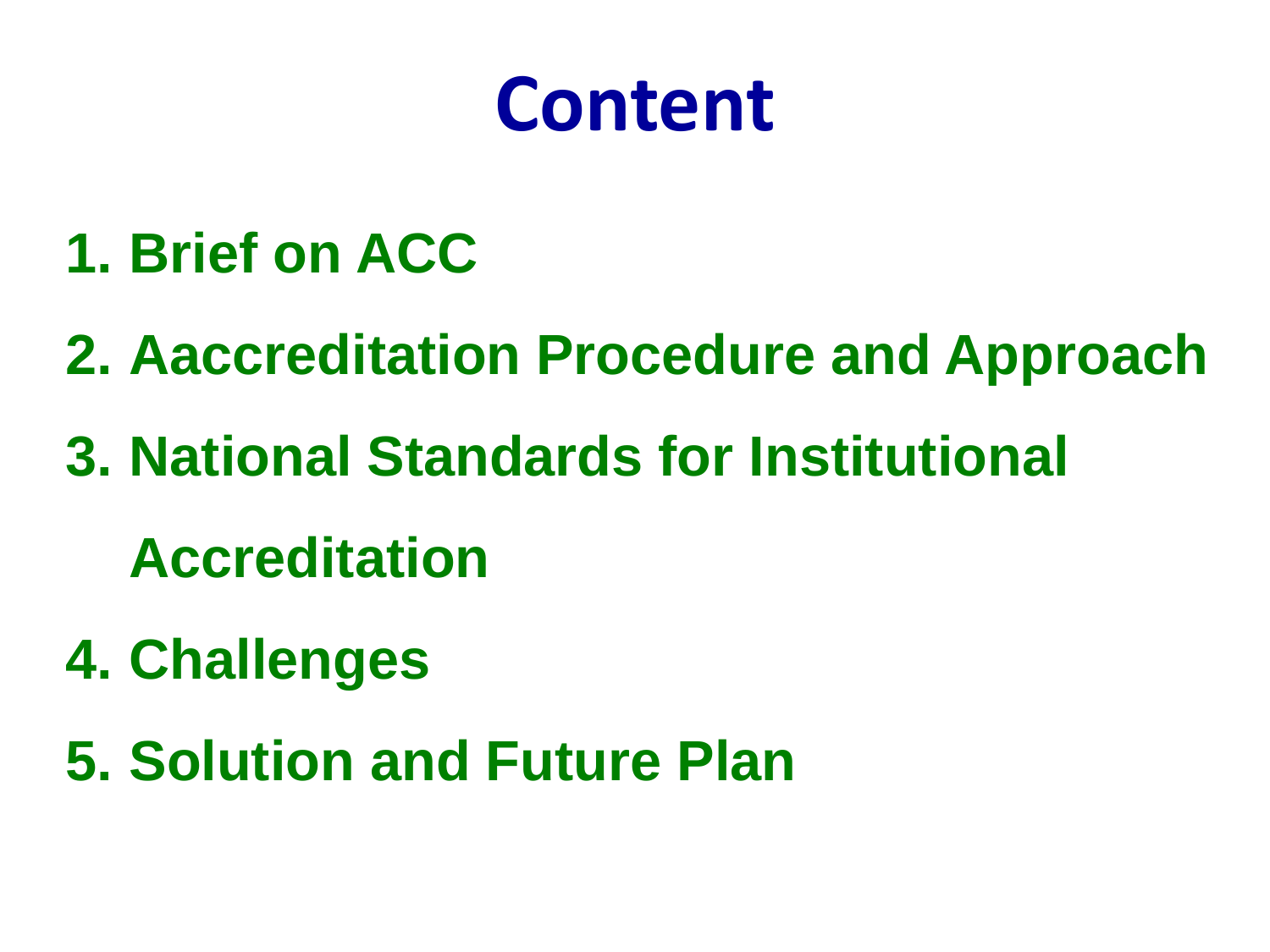### **1. Brief on ACC**

#### Establishment:

- The establishment of the quality assurance system has reflected the implementation of the rectangular strategies and the government's policies in order to enhance the quality of higher education and to integrate Cambodia into the ASEAN, regional and global communities;
- ACC was founded in 2003, which was under the leadership of the Office of the Council of the Ministers;
- ACC was integrated into the Ministry of Education, Youth and Sport in 2013.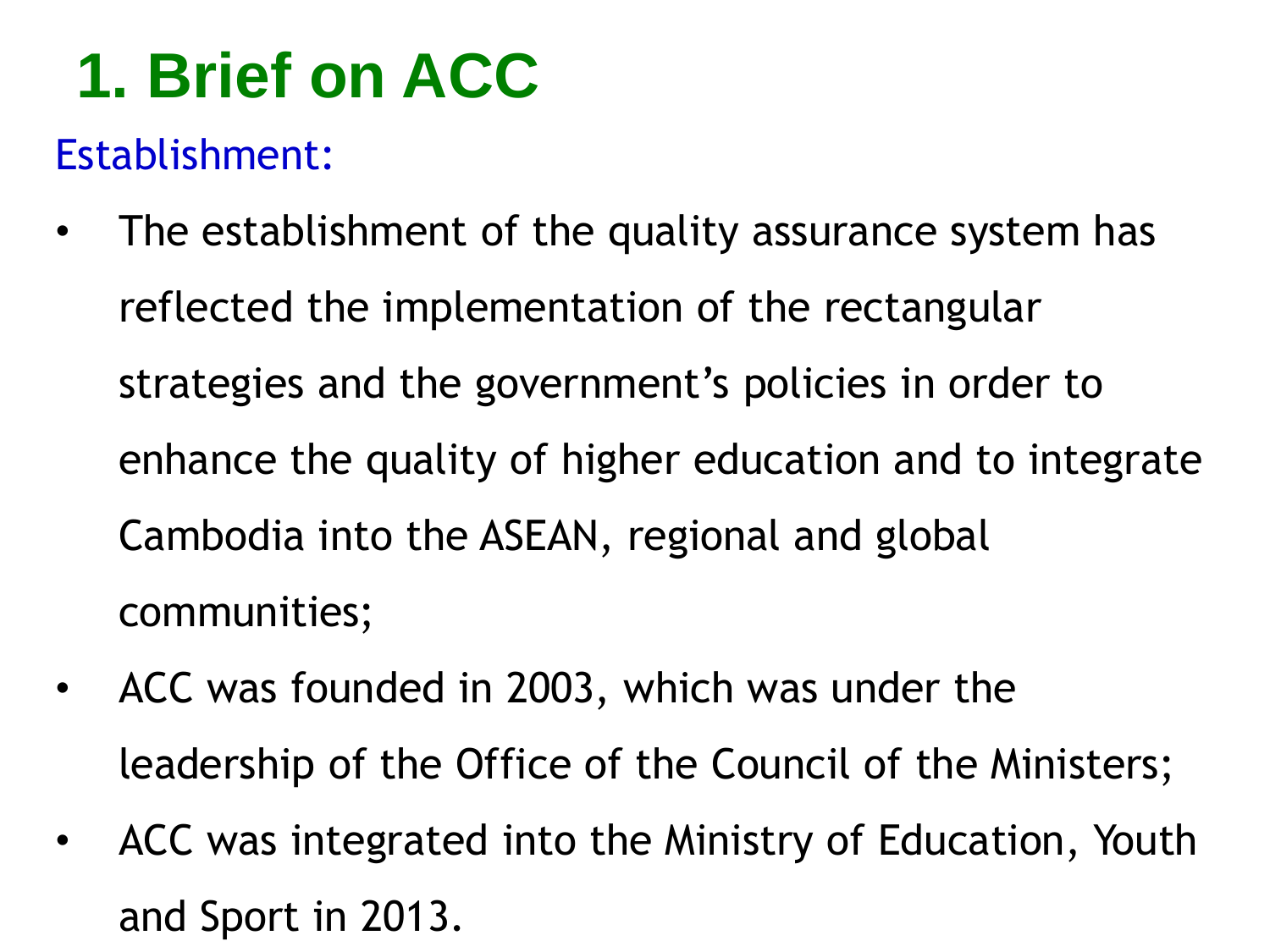## **1. Brief on ACC (cont.)**

#### Main Role:

• ACC is the only public institution responsible for providing the accreditation to HEIs in Cambodia in order to enhance the quality of higher education through a standards-based approach.

#### Organizational Structure:

- ACC members were appointed in early 2016
	- 3 permanent members from MoEYS
	- 12 appointed members from vinous stakeholders.
- Secretariat General of ACC
	- Secretary General, Deputy Secretary General
	- 5 departments.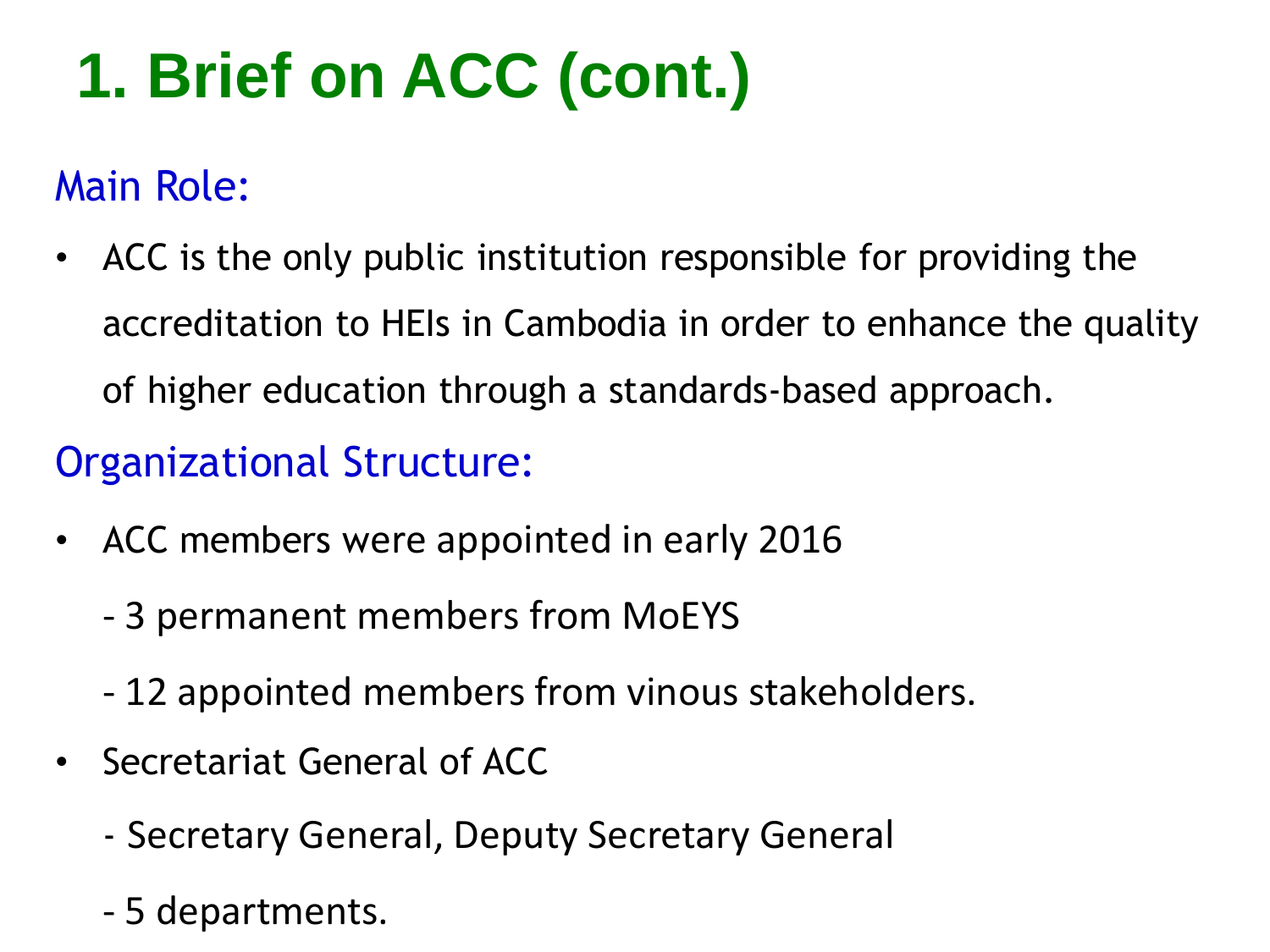## **1. Brief on ACC (cont.)**

#### Things done so far:

- Revised the National Standards for Institutional Accreditation (January 2015);
- Revised the Guidelines for Institutional Accreditation (March 2016);
- Conducted a pilot assessment on 11 HEIs;
- Recruited and trained new external assessors;
- Trained HEIs on how to conduct self assessment and SAR writing;
- Trained assessment team's coordinators and technical assistants.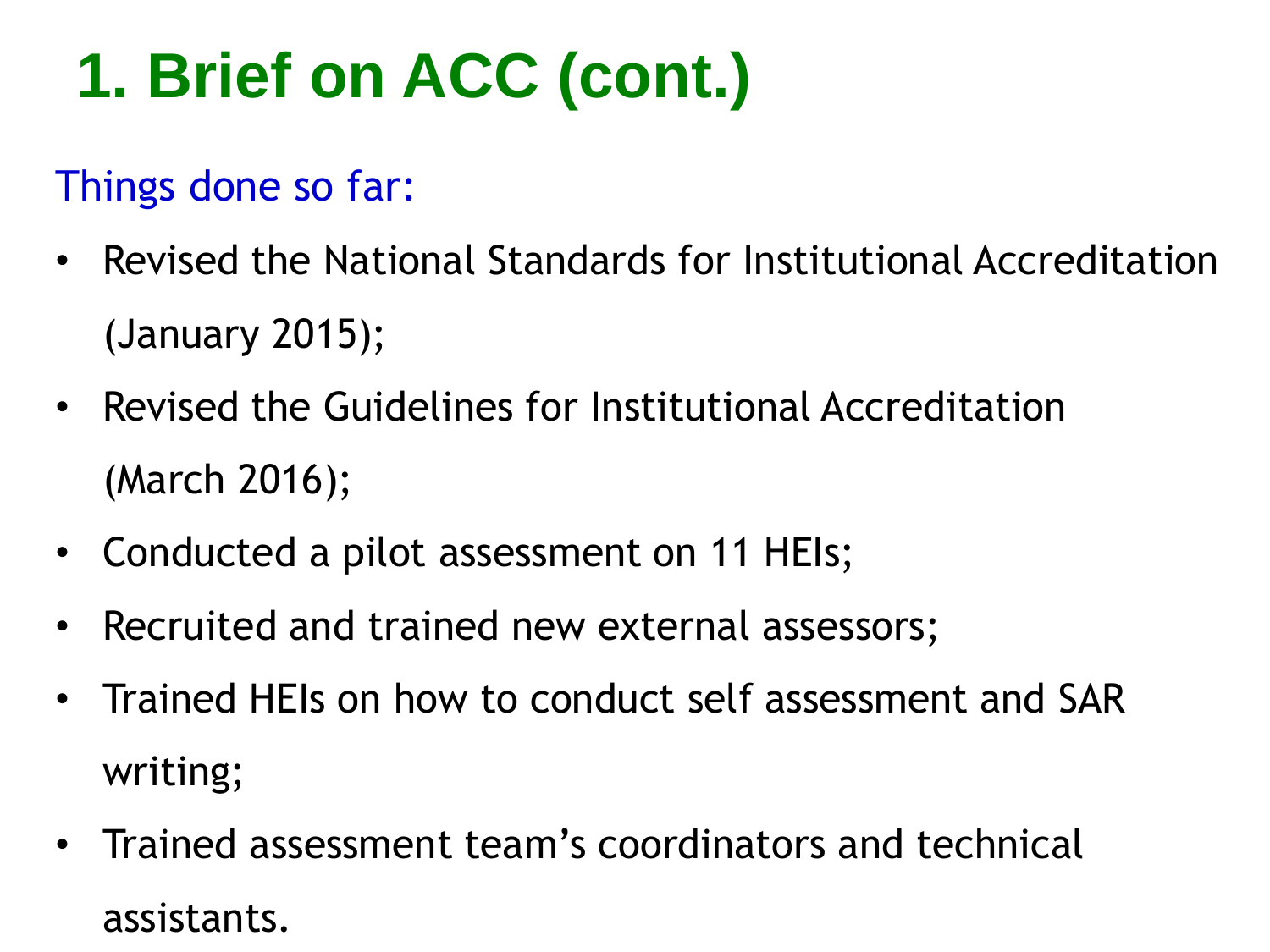### **2. Aaccreditation Procedure and Approach**

|                      | <b>Continuous quality improvement;</b><br>$\bullet$                                      |  |  |
|----------------------|------------------------------------------------------------------------------------------|--|--|
| <b>Objectives</b>    | Focus on the output (student employability);<br>$\bullet$                                |  |  |
|                      |                                                                                          |  |  |
|                      | <b>Diagnostic assessment;</b><br>$\bullet$                                               |  |  |
|                      | Informed information (for HEIs and public).<br>$\bullet$                                 |  |  |
| <b>Methods</b>       | Standard/evidence-based approach;<br>$\bullet$                                           |  |  |
|                      | External assessment team (independent local and regional assessors)<br>$\bullet$         |  |  |
|                      | Self-assessment reports and document analysis;<br>$\bullet$                              |  |  |
|                      | Site visit and Exit meeting;<br>$\bullet$                                                |  |  |
|                      | Rating Scale (1-5);                                                                      |  |  |
|                      | <b>Recommendations;</b><br>$\bullet$                                                     |  |  |
|                      | Consultation with the assessed HEI on findings before submitting the report to ACC       |  |  |
|                      | Committee;                                                                               |  |  |
|                      | Assessment Report is publicized;                                                         |  |  |
|                      | Grievance mechanism;                                                                     |  |  |
|                      | Midterm Review.<br>$\bullet$                                                             |  |  |
| <b>Scope</b>         | Accreditation is compulsory;<br>۰                                                        |  |  |
|                      | Institutional Level;<br>$\bullet$                                                        |  |  |
|                      | <b>Both Public and Private HEIs;</b><br>$\bullet$                                        |  |  |
|                      | Main and Branches of same HEI will be assessed separately, but will receive<br>$\bullet$ |  |  |
|                      | combined result with average score and detail score for each branch.                     |  |  |
|                      |                                                                                          |  |  |
| <b>Accreditation</b> | Full Accreditation (5 years with a midterm review);<br>$\bullet$                         |  |  |
|                      | Provisional Accreditation (3 years);<br>$\bullet$                                        |  |  |
| <b>Status</b>        | <b>Candidacy Status (2 years)</b><br>$\bullet$                                           |  |  |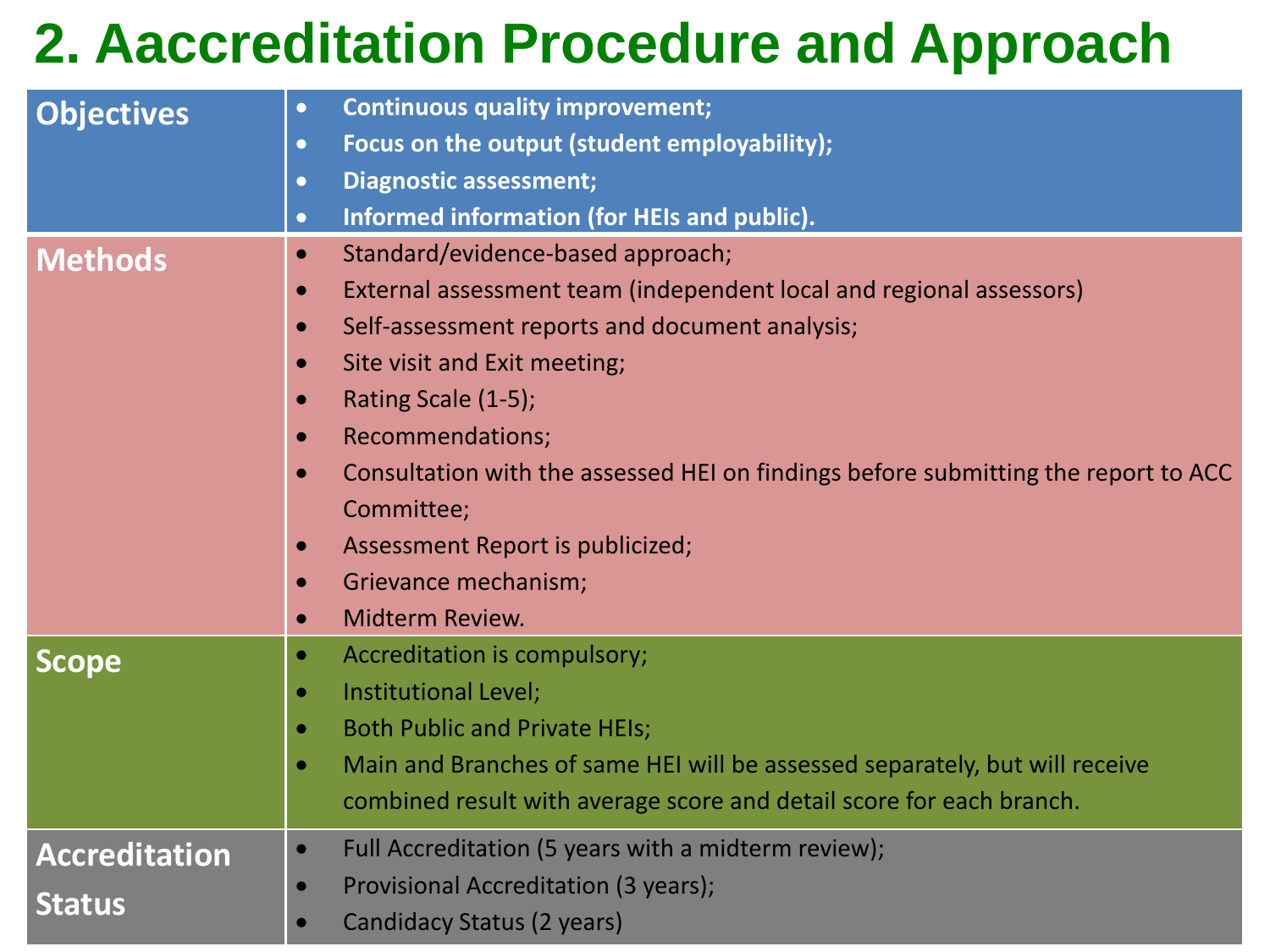#### A. Assessment Procedures

The Assessment for Institutional Accreditation is the evidence-based assessment using the National Standards, Guidelines for Institutional Accreditation and Team of External Assessors .

#### Assessment Team

- 1 ACC Senior External Assessor : Team Leader
- 4-7 ACC External Assessors : Assessors
- 1 Senior Officer of ACC Secretariat General : Coordinator
- 1 Officer of ACC Secretariat General : Technical Assistant

#### Assessment Procedures

- Pre Site Visit
- Site Visit
- Post Site Visit
- 
- 
- -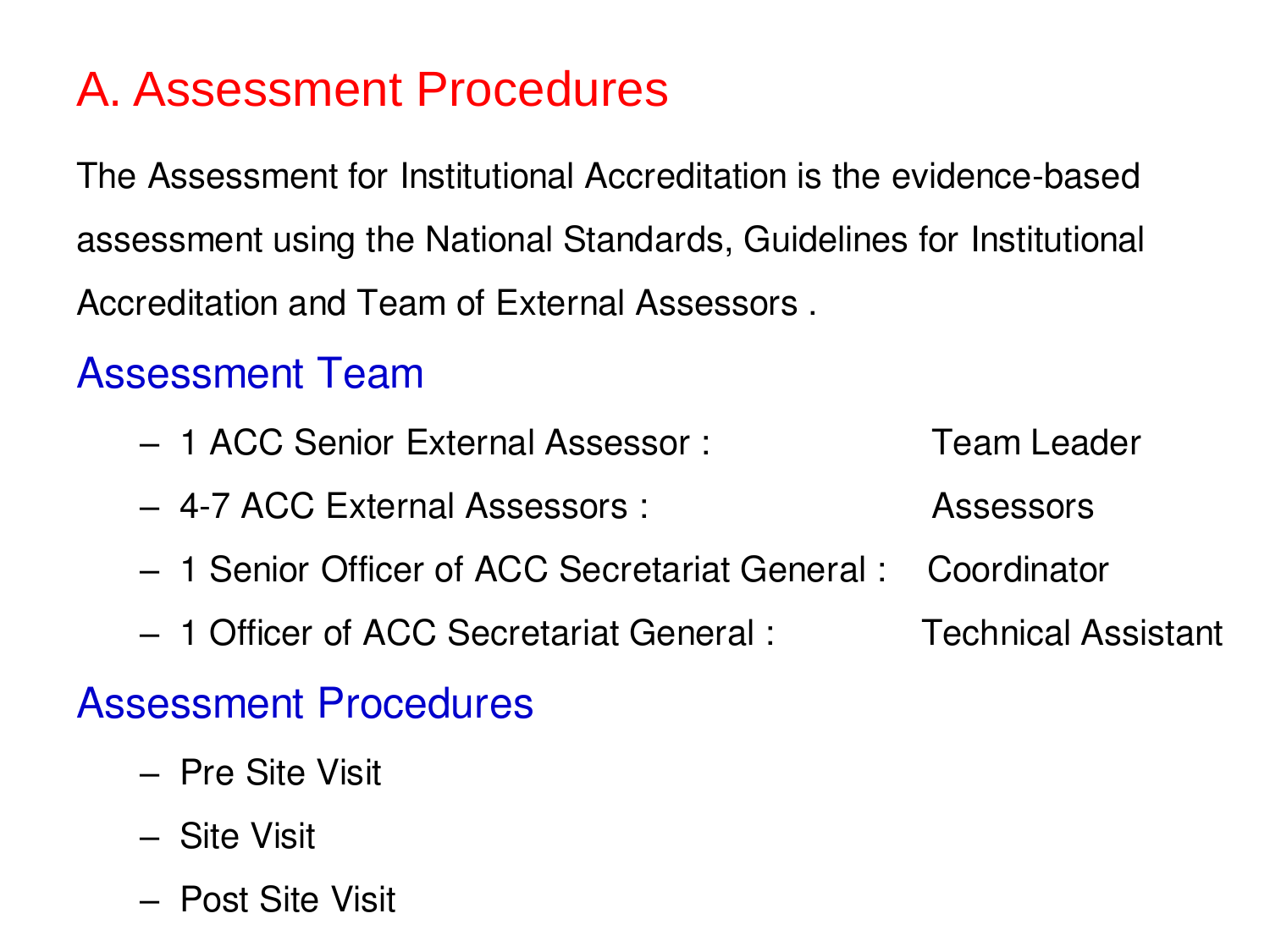#### B. Assessment Methods

The team can use various assessment methods to find the strengths, weaknesses of HEIs and to provide recommendations for improvement. However, to be a consistent evaluation, assessors shall use the following assessment tools:

- 1. [The Rating Scale for Each Indicator](rating for indicator.pdf)
- 2. [Rating Scale for Each Standard](rating for standard.pdf)
- 3. [The Average for Each Standard](average.pdf)
- 4. [Average Score for all Standards](rating for all standards.pdf)
- 5. [Accreditation Status](accreditation status.pdf)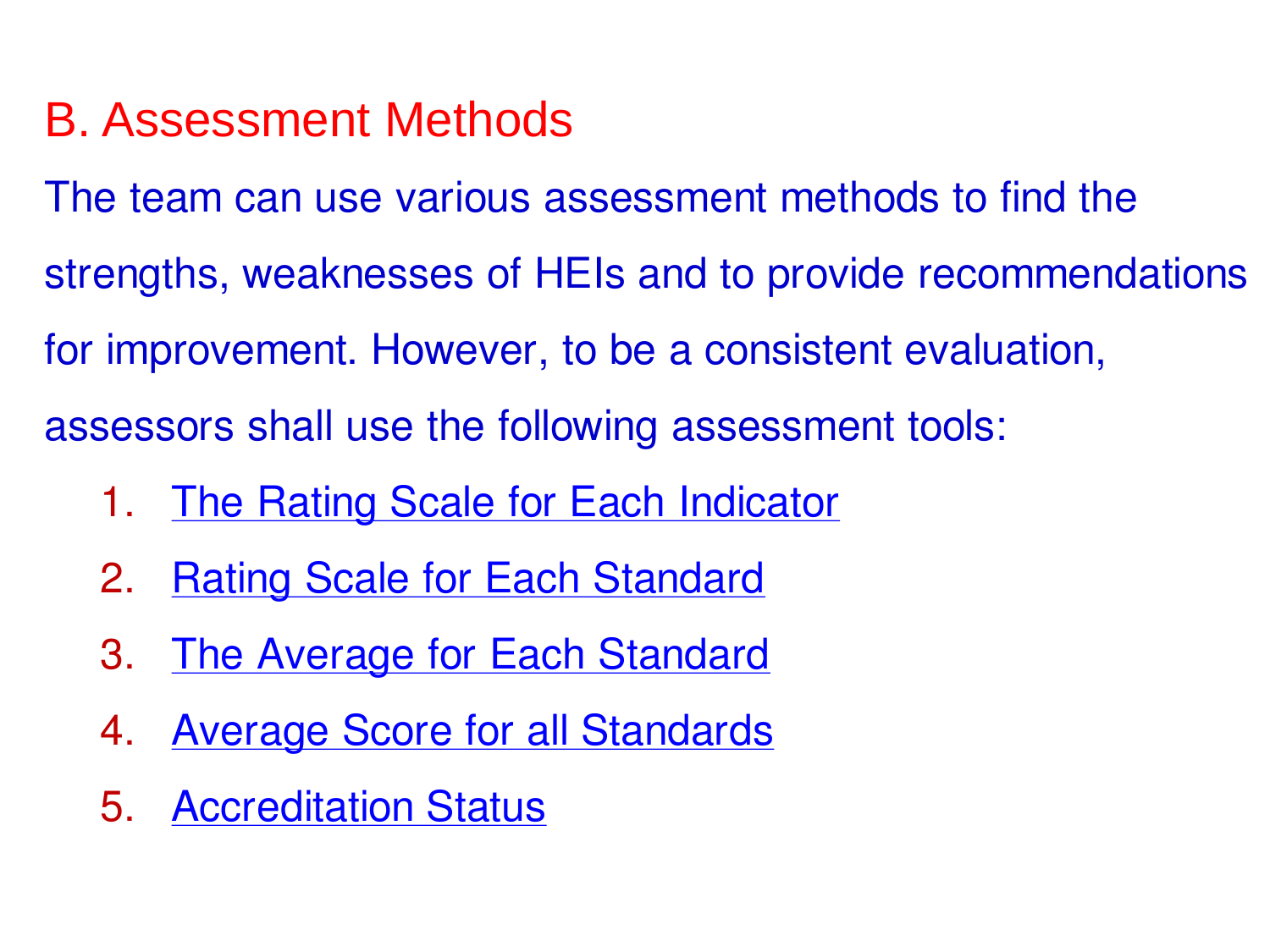#### C. Diagram of the Accreditation Process

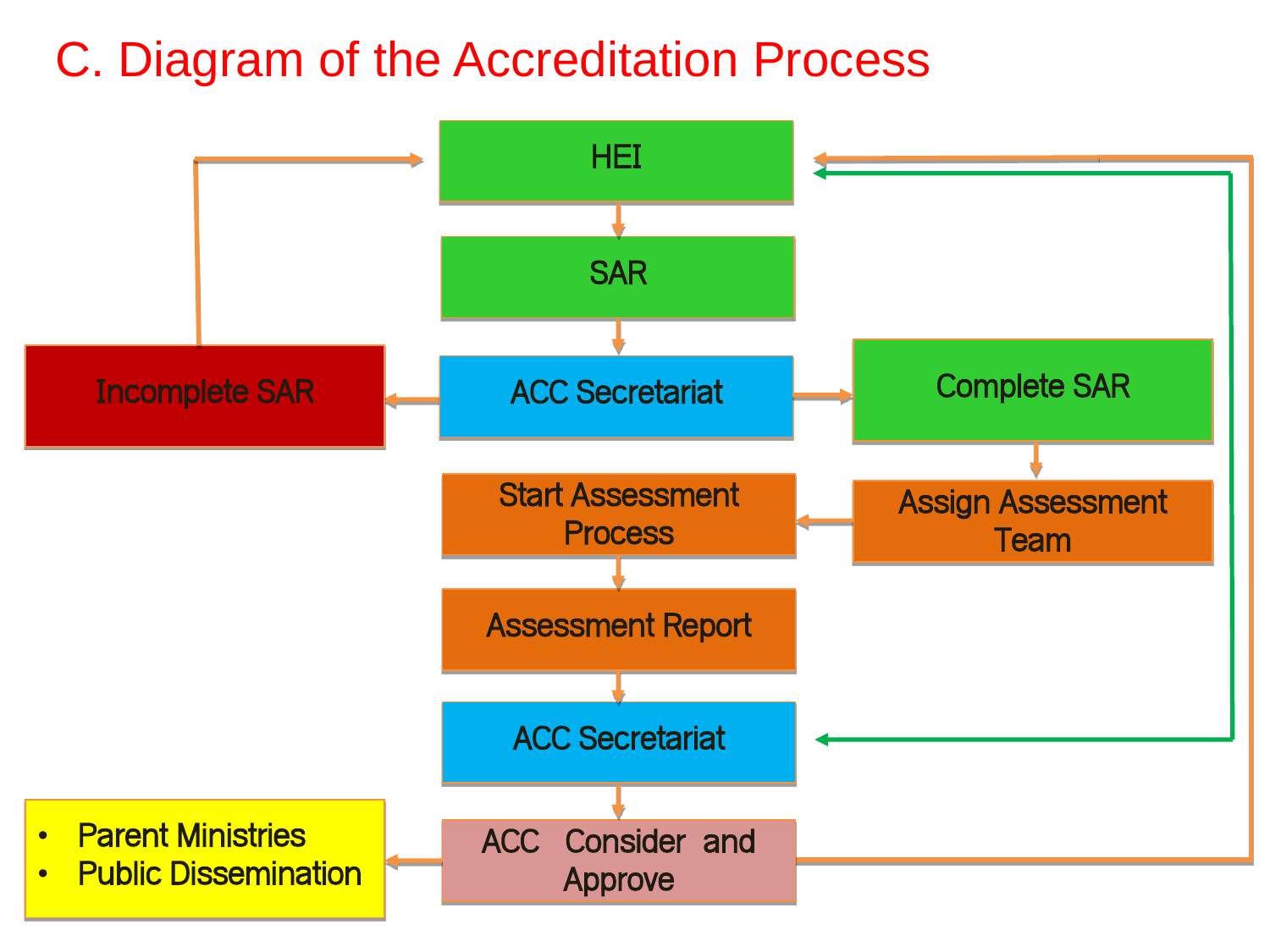### **3. National Standards**

| No.            | <b>Standards</b>                                    | <b>Main Purposes</b>                                                                                                                           |
|----------------|-----------------------------------------------------|------------------------------------------------------------------------------------------------------------------------------------------------|
| $\overline{1}$ | <b>Vision, Missions and Goals</b><br>(3 indicators) | HEI clearly defines its vision, mission and educational<br>goals.                                                                              |
| $\overline{2}$ | <b>Governance and Management</b><br>(6 indicators)  | HEI has a good governance and management system.                                                                                               |
| $\overline{3}$ | <b>Academic Staff</b><br>(11 indicators)            | HEI has adequate and competent academic staff both<br>teaching and supporting staff.                                                           |
| $\overline{4}$ | <b>Academic Program</b><br>(7 indicators)           | HEI achieves and maintains the quality of its academic<br>programs.                                                                            |
| $\overline{5}$ | <b>Student Service</b><br>(13 indicators)           | HEI provides good quality of student services that contributes<br>to their cultural, social, moral, intellectual, and physical<br>development. |
| 6              | <b>Learning Resources</b><br>(14 indicators)        | HEI's learning resources and services are adequate and<br>appropriate for the degree programs offered.                                         |
| $\overline{7}$ | <b>Physical Resources</b><br>(6 indicators)         | HEI has a physical capacity to serve its mission,<br>academic programs and activities.                                                         |
| 8              | <b>Financial Resources</b><br>(7 indicators)        | HEI has financial stability to accomplish its mission and to ensure<br>the sustainability of its operation, academic programs and services.    |
| 9              | <b>Internal Quality Assurance</b><br>(6 indicators) | HEI is committed to continuous quality improvement.                                                                                            |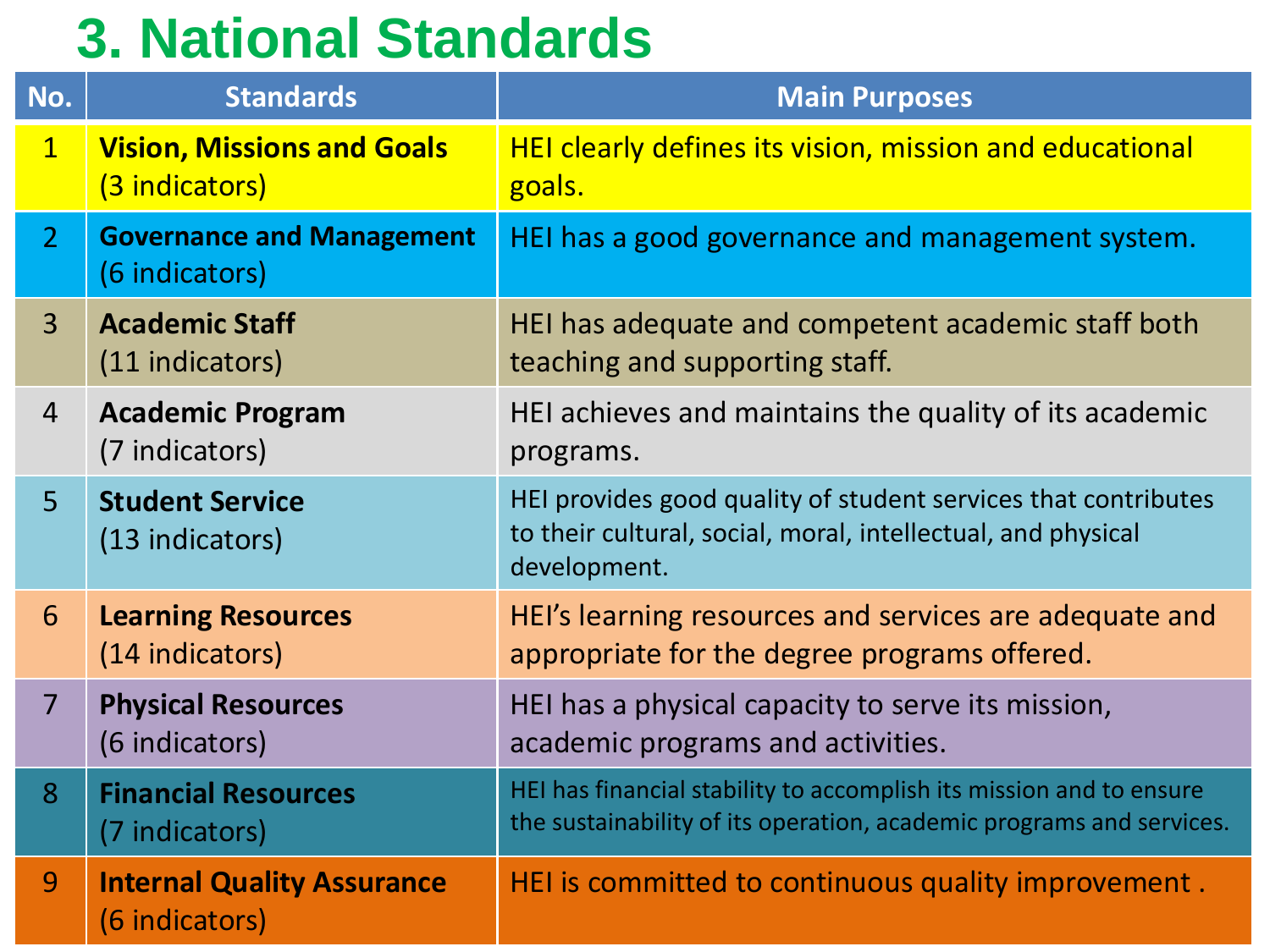### A. Interrelation of Each Standard

|                                                         | <b>Strategic Plan</b>                                                                                                     |                                                               |                                                                              |  |  |  |
|---------------------------------------------------------|---------------------------------------------------------------------------------------------------------------------------|---------------------------------------------------------------|------------------------------------------------------------------------------|--|--|--|
| (Vision, Missions and Goal)                             |                                                                                                                           |                                                               |                                                                              |  |  |  |
| <b>INTPUT</b>                                           | <b>PROCESS</b>                                                                                                            | <b>OUTPUT</b>                                                 | <b>OUTCOME &amp; IMPACT</b>                                                  |  |  |  |
| <b>Academic Staff</b><br><b>Academic Program</b>        | <b>Governance &amp;</b><br><b>Management</b>                                                                              | <b>Quality of Services</b><br>and Academic<br><b>Programs</b> | <b>HEI's Vision and</b><br><b>Missions been</b><br><b>Acheived</b>           |  |  |  |
| <b>Student Services</b><br><b>Learning Resources</b>    | <b>Controling</b><br>$\bullet$<br><b>System</b><br><b>Review and</b><br>$\bullet$<br><b>Evalaution for</b><br>Improvement | <b>HEI's Objectives</b><br>and Gaols been<br><b>Acheived</b>  | <b>Compitenced</b><br><b>Humane Resource</b><br>(meeting society's<br>needs) |  |  |  |
| <b>Physical Resources</b><br><b>Financial Resources</b> | <b>Internal Quality</b><br><b>Assurance</b>                                                                               |                                                               | <b>Trust from</b><br><b>Stakeholders</b>                                     |  |  |  |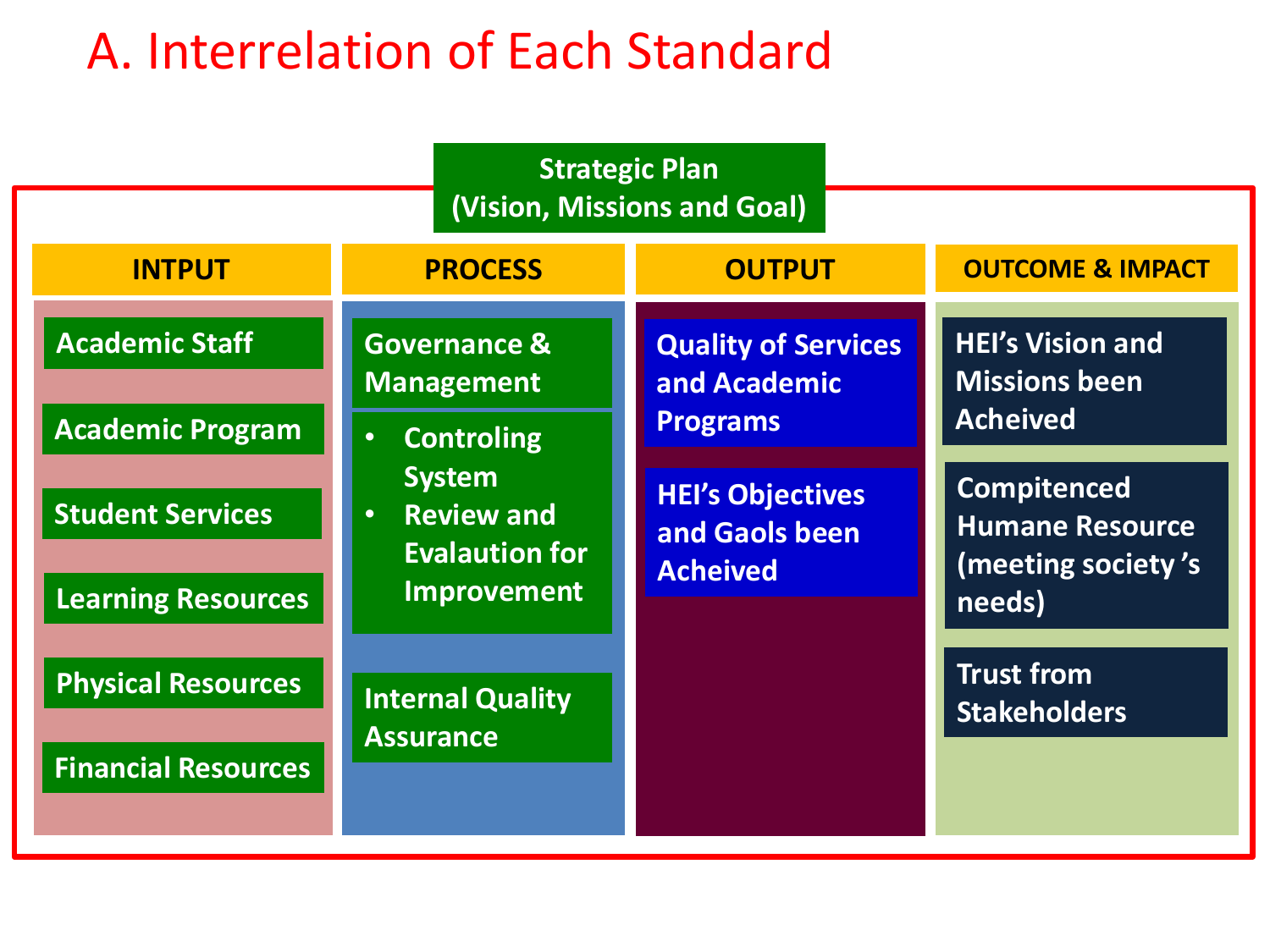#### B. Standard 4 and NQF in Academic Program Development

| No. | <b>Indicators</b>                                                                                                                                             | <b>Evidence</b>                                                                                                                                                                                                                                                                              |
|-----|---------------------------------------------------------------------------------------------------------------------------------------------------------------|----------------------------------------------------------------------------------------------------------------------------------------------------------------------------------------------------------------------------------------------------------------------------------------------|
| 1.  | .                                                                                                                                                             |                                                                                                                                                                                                                                                                                              |
| 2.  | The curriculum complies with national<br>policies and national qualification<br>framework and responds to the needs of<br>society.                            | Reports such as needs-analysis of the job market, tracer<br>$\bullet$<br>studies, curriculum evaluations and policy analysis.                                                                                                                                                                |
| 3.  | Each subject in the curriculum has a well-<br>written syllabus based on textbooks,<br>reference books, websites and other<br>teaching and learning materials. | Course outline for each subject in the curriculum<br>$\bullet$<br>indicating course description and objectives and student<br>learning outcomes;<br>References, websites, other teaching and learning<br>$\bullet$<br>materials.                                                             |
| 4.  |                                                                                                                                                               | $\bullet$                                                                                                                                                                                                                                                                                    |
| 5.  | All academic programs have student<br>learning outcomes expressed as<br>knowledge, skills and/or attitudes.                                                   | Student learning outcomes of academic programs;<br>$\bullet$<br>Reference to the National Qualifications Framework;<br>$\bullet$<br>Provision of adequate balance between theory and<br>$\bullet$<br>practice, given programmatic and institutional goals.                                   |
| 6.  | Assessment of student learning is<br>conducted through various means and<br>based upon clearly stated and explicit<br>criteria.                               | Principles, procedures and methods of student<br>$\bullet$<br>assessment focusing on learning outcomes<br><b>Student assessment methods;</b><br>$\bullet$<br><b>Student handbook;</b><br>$\bullet$<br>Modes of dissemination of assessment results of<br>$\bullet$<br>students' performance; |
| 7.  | .                                                                                                                                                             | .                                                                                                                                                                                                                                                                                            |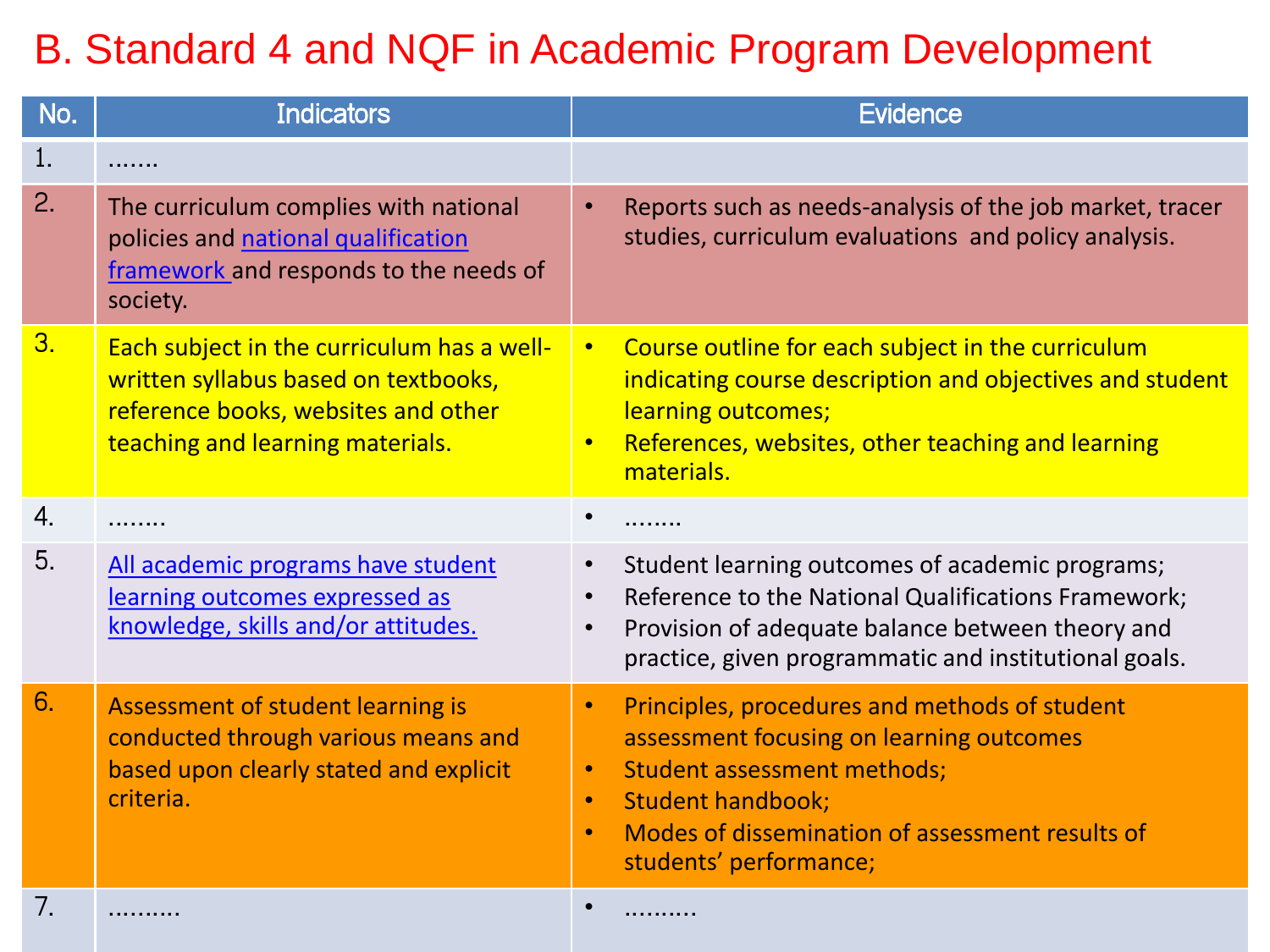### **4. Challenges**

- Qualitative-based and evidence-based assessment tools are new concept for both HEIs and assessors;
- There is a lack of trust on quality assurance system among implementers and relevant stakeholders;
- The assessment results have not been fully used in developing policies by ministries, development partners and other institutions;
- The culture of quality assurance has not yet been embedded in the Cambodian higher education context.
- ACC should be getting reports from DHE on newly licensed institutions, new programs, new branch campuses, or deletions that could affect the accredited status of an HEI; however, there is no communication between these two MoEYS units.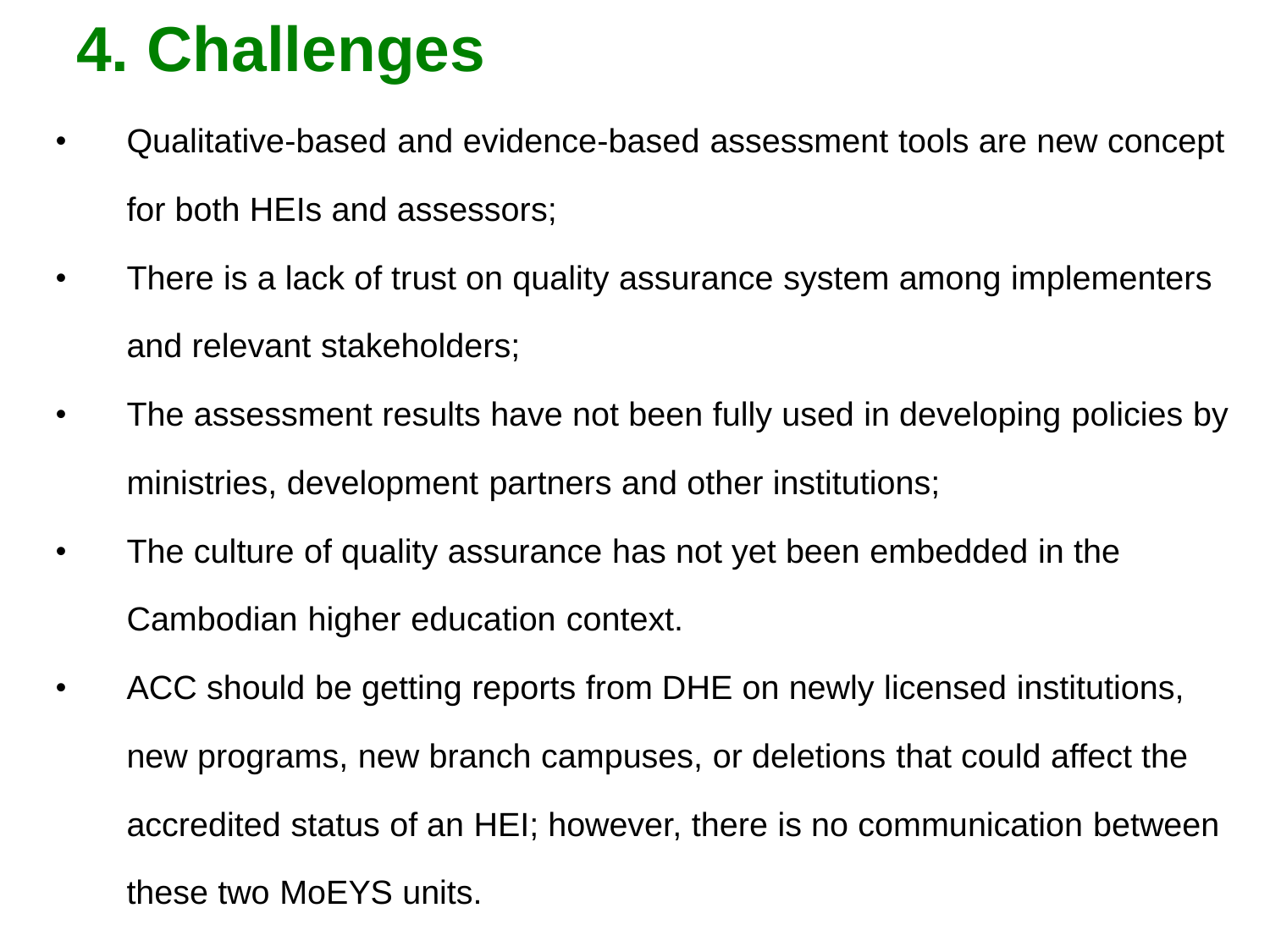### **5. Solution and Future Plan**

- Develop communicating strategy to communicate with HEIs, Assessors, other government Ministries and public, providing general and specific information about the work and activities of ACC along with general information about accreditation and QA;
- Continue to provide professional development to HEIs, helping them develop IQA system and prepare for the accreditation;
- Establish data-base systems for storing accreditation results and assessor profiles;
- Continue to enhance capacity of assessors and ACC staff;
- Conduct pilot assessments on 36 HEIs to identifying strengths and weaknesses, and their actual implementation of quality assurance based on the National Standards and Accreditation Guidelines.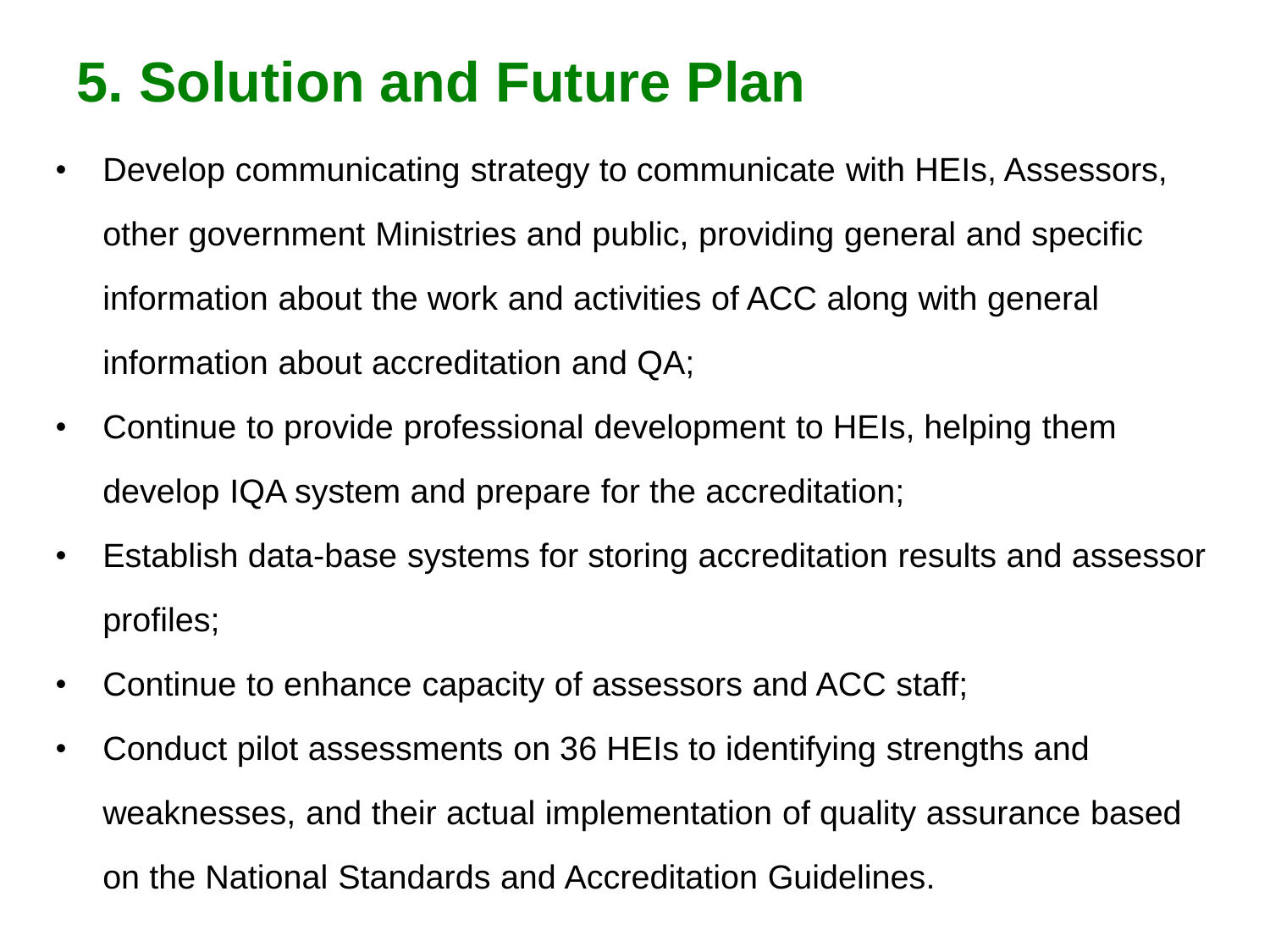### **5. Solution and Future Plan (cont)**

• Initiate conversation with DHE to begin an open dialogue and to further communication and cooperation and partnership to build a strong higher education community in Cambodia. It is also important to develop mechanisms to share information and data so that each knows the actions of the other. At a minimum, DHE to share when approvals are given for new institutions, new programs and any significant changes to institutions and ACC to inform DHE on institutional problems and irregularities.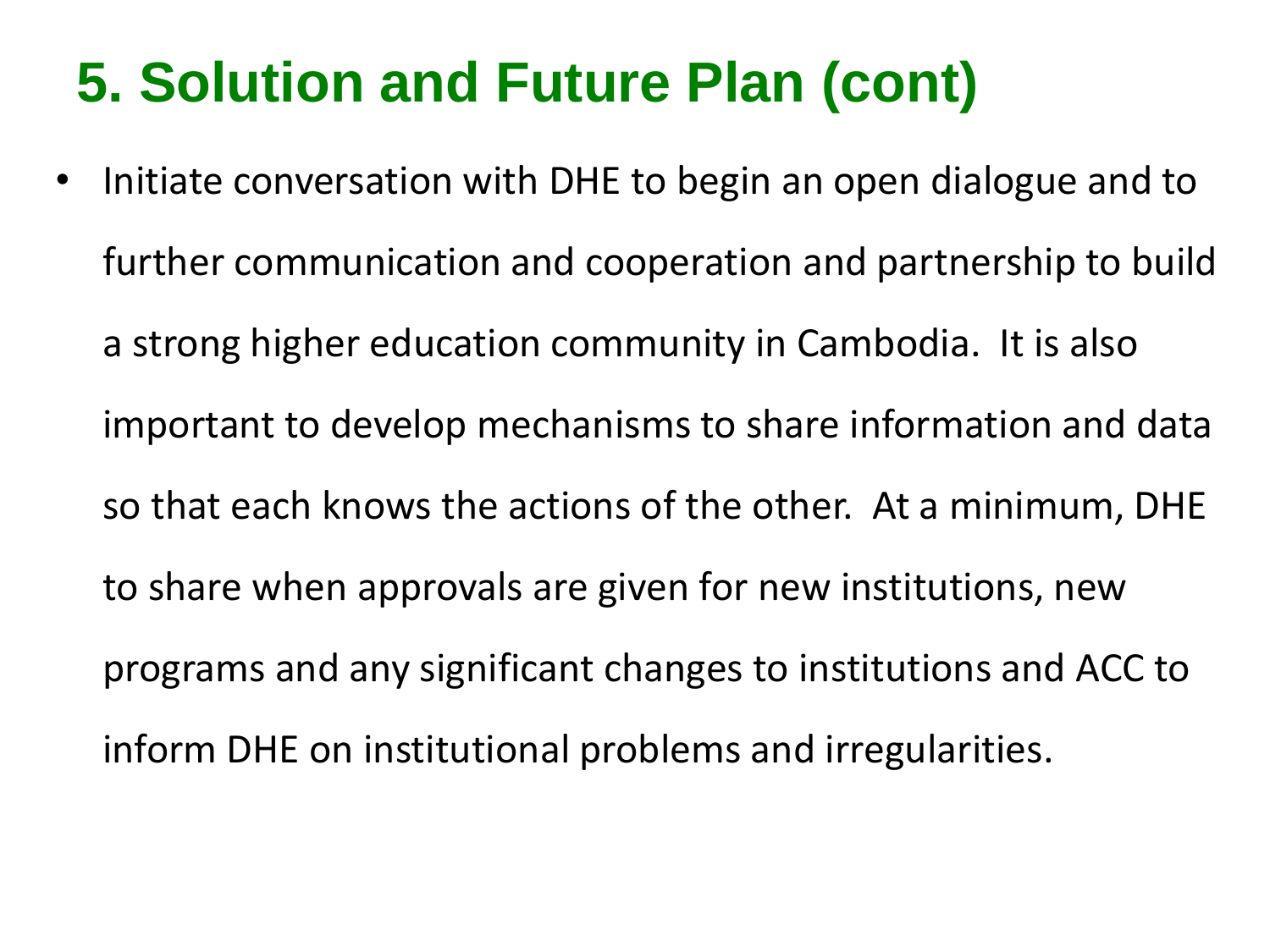## $\mathfrak{G}$ មអរគុ $\mathfrak{G}$  ! ! THANK YOU !

L

j